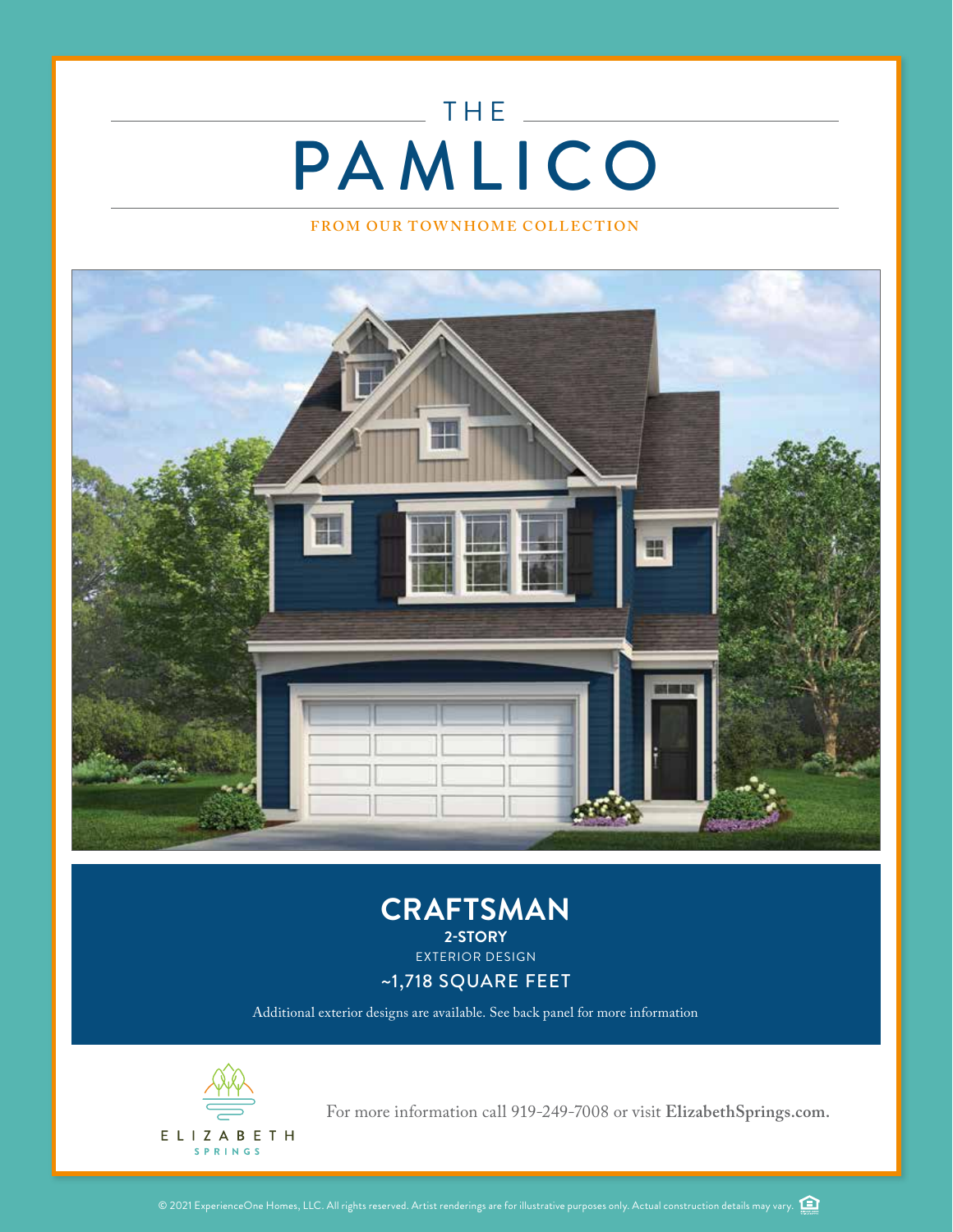



## **CRAFTSMAN 3-STORY** EXTERIOR DESIGN ~2,312 square feet





**RUSTIC 3-STORY** EXTERIOR DESIGN ~2,312 square feet

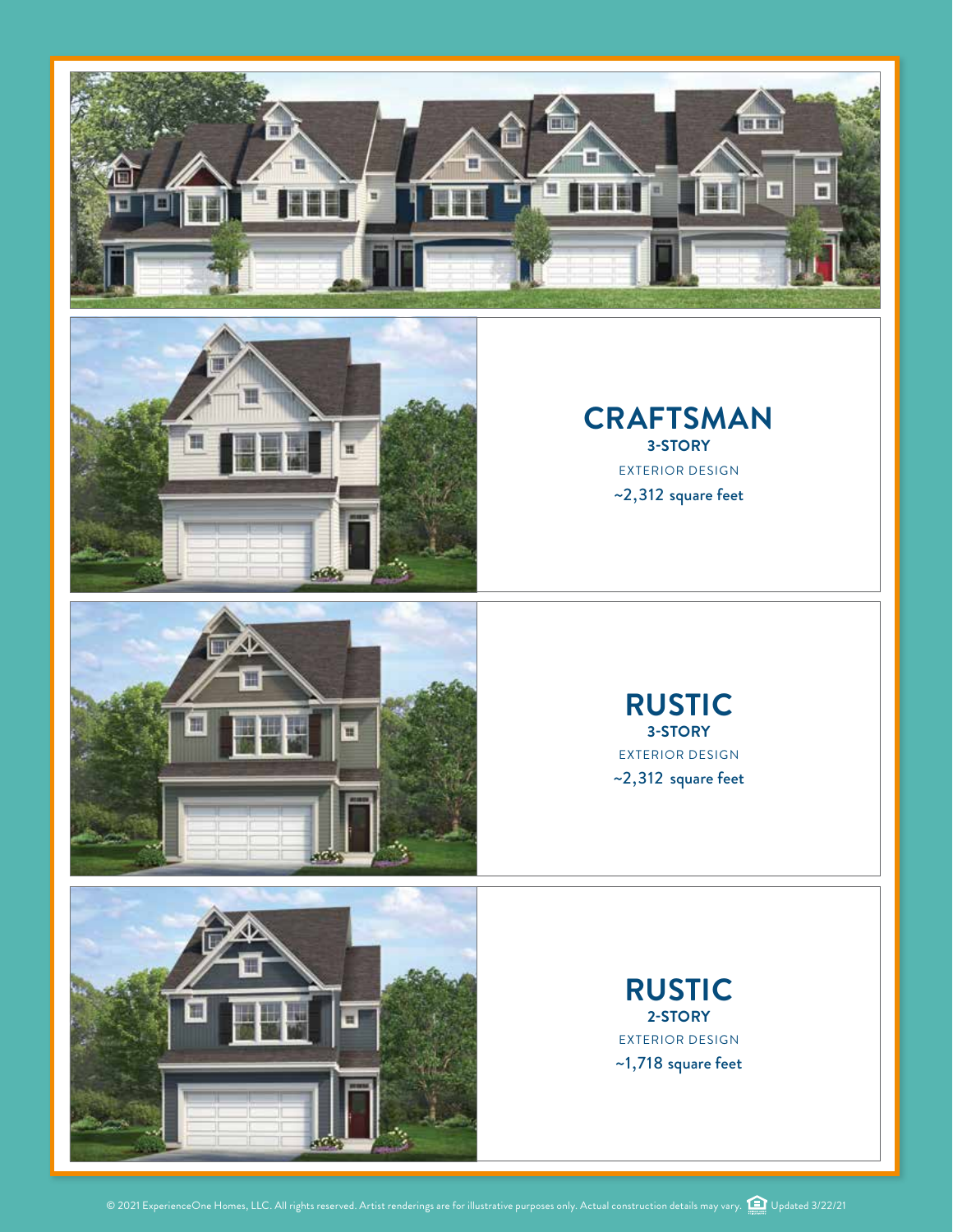



Linen

BR 3<br>11'-4" x 10-11"

Storeg

 $BR$  2<br>11'-4" x 14'-11"

STANDARD 2ND FLOOR  $~1,718$  square feet

3RD FLOOR W/ OPTIONAL REC ROOM  $~2$ , 312 square feet